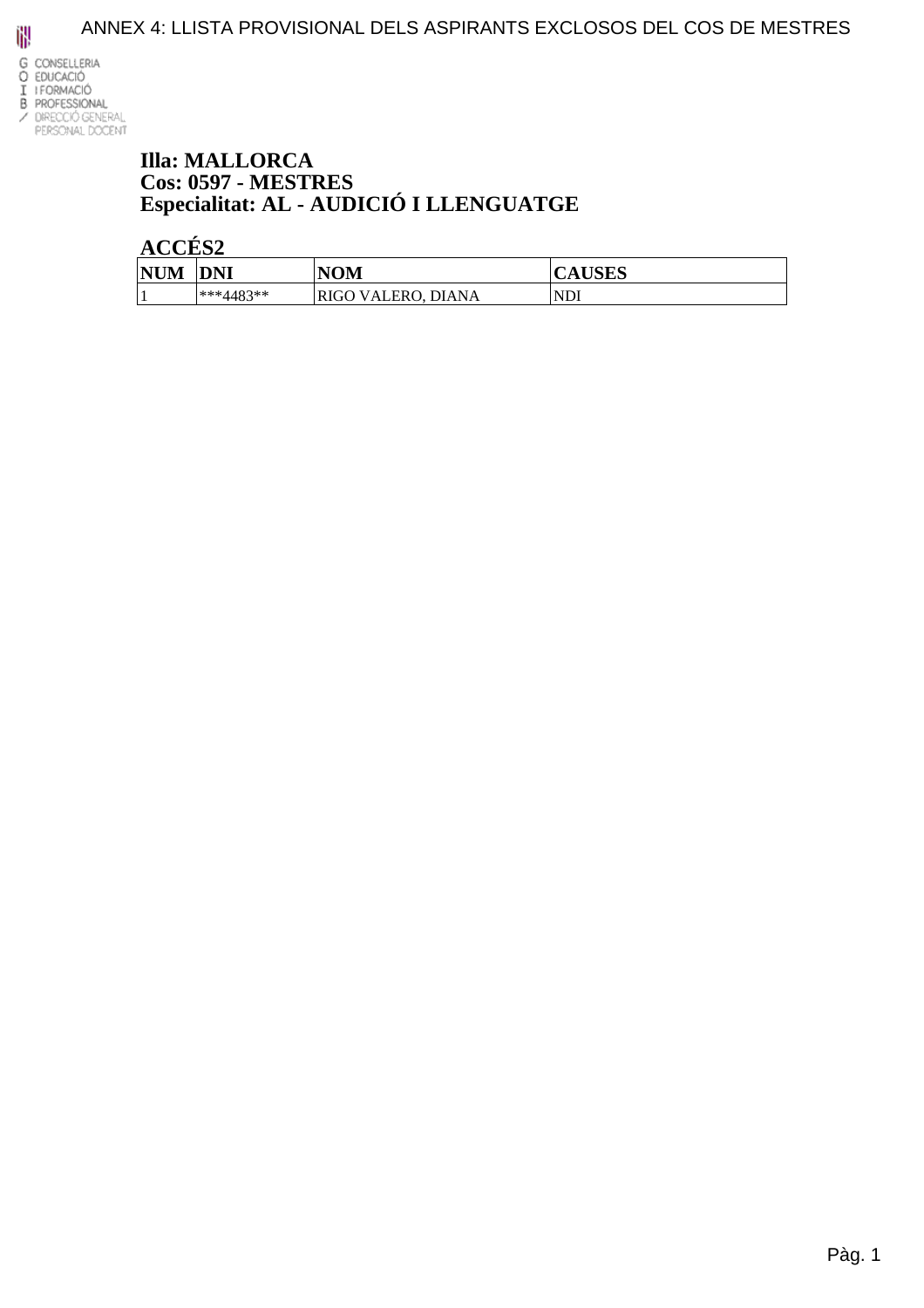# **Illa: MALLORCA** Cos: 0597 - MESTRES<br>Especialitat: EF - EDUCACIÓ FÍSICA

| NUM DNI        |             | <b>NOM</b>                                 | <b>CAUSES</b> |
|----------------|-------------|--------------------------------------------|---------------|
|                | $***2290**$ | ABRINES FERNANDEZ, MARIA<br><b>DEL MAR</b> | <b>CAT</b>    |
|                | $***4583**$ | ALONSO ORTEGA, OSCAR                       | <b>CAT</b>    |
| 3              | $***1454**$ | ARMAS DURA, CARLOS                         | CAT, TIT      |
| $\overline{4}$ | $***7821**$ | NUÑO HORRACH, JUAN<br><b>FRANCISCO</b>     | <b>CAT</b>    |
| 5              | ***2002**   | RODRIGUEZ FERRE, ADRIA<br><b>DOMENEC</b>   | <b>CAT</b>    |
| 6              | $***4370**$ | SUGRAÑES MARTINEZ, JOSE<br><b>MIGUEL</b>   | <b>NJE</b>    |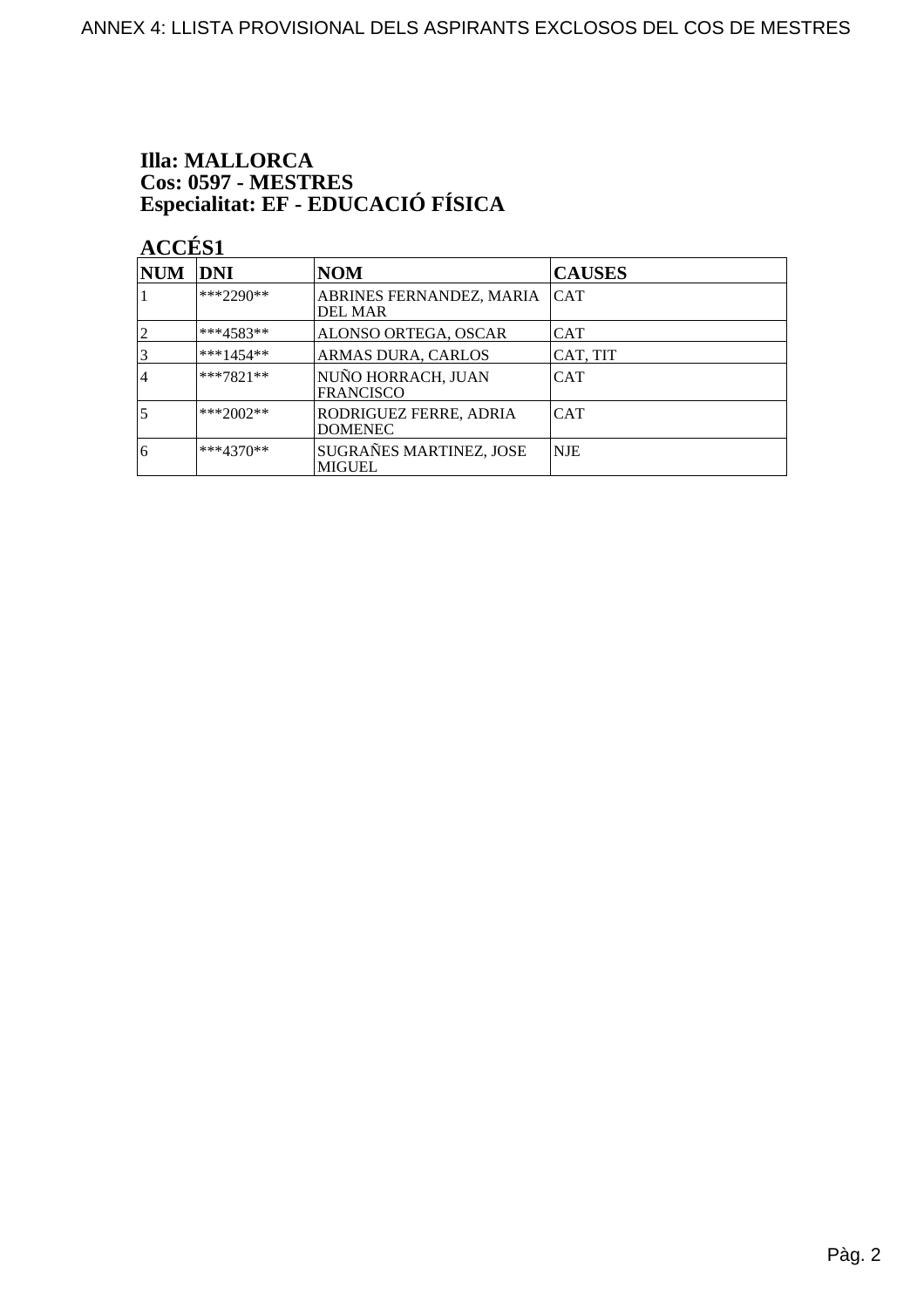#### **Illa: MALLORCA Cos: 0597 - MESTRES Especialitat: EI - EDUCACIÓ INFANTIL**

#### ACCÉS<sub>1</sub>

| <b>NUM</b>     | <b>DNI</b>  | <b>NOM</b>                                    | <b>CAUSES</b> |
|----------------|-------------|-----------------------------------------------|---------------|
| 1              | ***2332**   | ALCOVER RIERA, MARTA                          | <b>NJE</b>    |
| $\overline{c}$ | ***2299**   | <b>BARCELO GARCIA, APOLONIA</b>               | <b>NJE</b>    |
| 3              | $***7064**$ | BERGAS ROTGER, MARTA                          | <b>NJE</b>    |
| 4              | $***8440**$ | CAÑELLAS SASTRE, CRISTINA                     | <b>CAT</b>    |
| 5              | ***5902**   | CARRIO CAPELLA, ANTONIA                       | <b>NJE</b>    |
| 6              | ***4256**   | CIFRE OLIVER, MARINA                          | <b>CAT</b>    |
| $\tau$         | ***4800**   | <b>CORTES RIVERA, YEIMY</b><br><b>DANIELA</b> | <b>NEU</b>    |
| $\sqrt{8}$     | $***6852**$ | DOMINGUEZ PASCUAL, SARA                       | <b>NJE</b>    |
| $\overline{9}$ | $***2153**$ | ESPEJO CORRALEJO,<br><b>CATALINA</b>          | <b>CAT</b>    |
| 10             | ***9524**   | <b>GOMILA RAMON, MARINA</b>                   | <b>CAT</b>    |
| 11             | $***9750**$ | LLODRA GONZALEZ, EVA<br><b>MARIA</b>          | <b>NJE</b>    |
| 12             | $***8401**$ | LOPEZ ORIHUELA, PATRICIA                      | <b>NJE</b>    |
| 13             | ***1949**   | MAS JOFRE, MARIA DEL MAR                      | <b>CAT</b>    |
| 14             | $***8131**$ | MAYORAL AGUILO, RUTH<br>ANDREEA               | <b>CAT</b>    |
| 15             | ***9453**   | MORA ARIAS, ALBA                              | <b>NJE</b>    |
| 16             | ***8458**   | MORA MANRESA, MARIA                           | <b>NJE</b>    |
| 17             | ***2668**   | MORELL BOVER, ANTONIA                         | <b>CAT</b>    |
| 18             | ***2025**   | NICOLAU RAYO, MARIA DEL<br><b>MAR</b>         | <b>CAT</b>    |
| 19             | ***1135**   | PALMER MONTOJO, MARIA                         | <b>NJE</b>    |
| 20             | ***6692**   | PERELLO SANCHEZ, ANA<br><b>LAURA</b>          | <b>CAT</b>    |
| 21             | ***6589**   | PORRON VAZQUEZ, MONICA                        | <b>CAT</b>    |
| 22             | ***1091**   | QUESADA MARQUEZ, ROCIO                        | <b>CAT</b>    |
| 23             | $***2566**$ | RAMIS GUAL DE TORRELLA,<br>AINA               | <b>NJE</b>    |
| 24             | ***8773**   | RIVAS HERNANDEZ, AMAIA                        | <b>NJE</b>    |
| 25             | ***9982**   | RODRIGUEZ POU, MARGALIDA                      | <b>NJE</b>    |
| 26             | $***8613**$ | RUIZ LOPEZ, ANAIS                             | <b>CAT</b>    |
| 27             | ***3030**   | SANCHIS ALBUIXECH, NIEVES                     | CAT, NJE      |
| $28\,$         | $***7251**$ | SERRA GARCIA, M. LUISA                        | <b>NJE</b>    |
| 29             | $***5877**$ | SUREDA MORAGUES, MARIA<br><b>ANTONIA</b>      | <b>CAT</b>    |
| 30             | $***0329**$ | VALLESPIR CARBONELL,<br><b>MARINA</b>         | <b>CAT</b>    |
| 31             | ***3378**   | VAQUER SALOM, NURIA                           | NJE           |
| 32             | ***9735**   | VIVANCOS VIVES, MARIA                         | <b>NJE</b>    |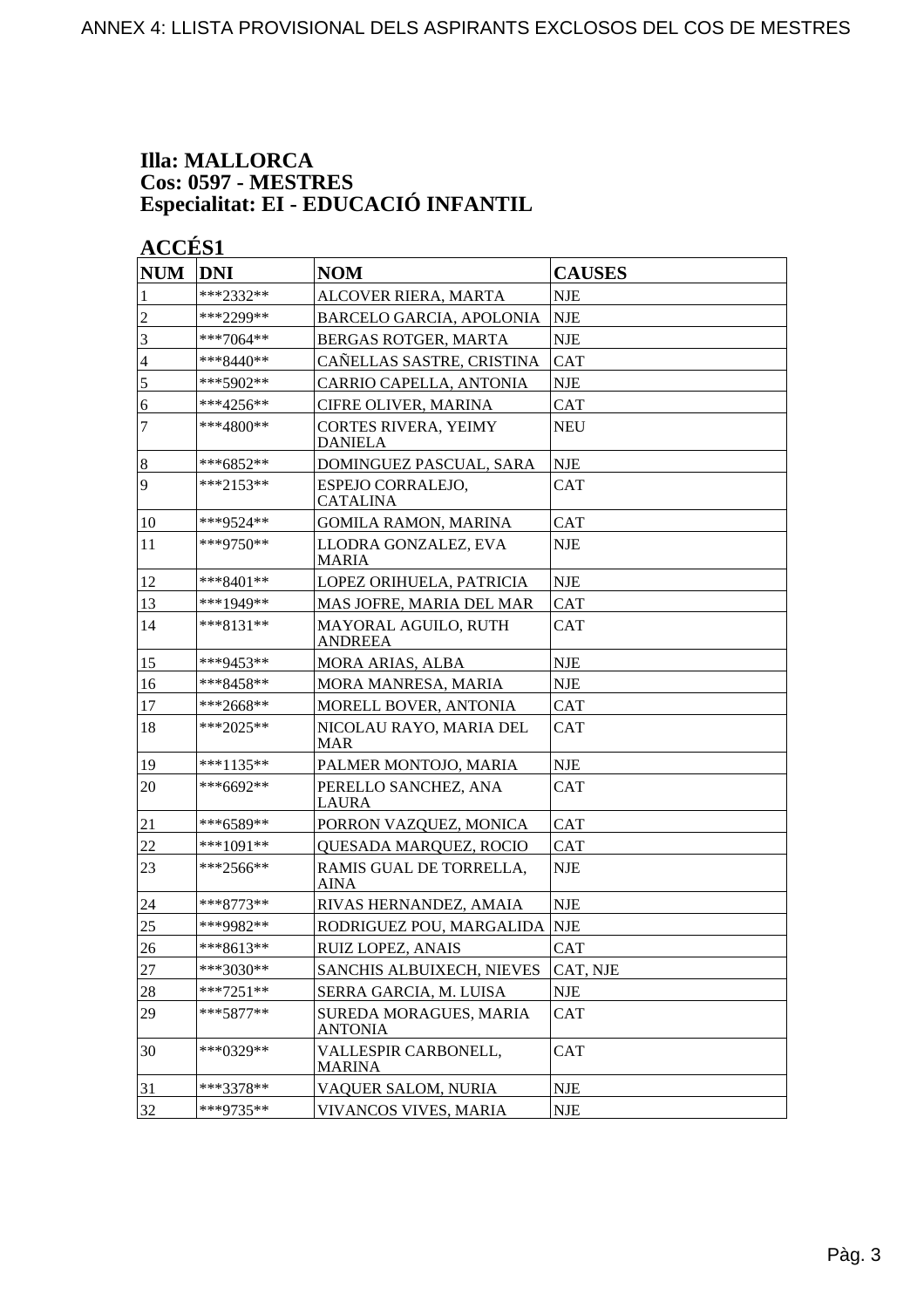# **Illa: MALLORCA** Cos: 0597 - MESTRES<br>Especialitat: EI - EDUCACIÓ INFANTIL

| NUM | <b>DNI</b>   | <b>NOM</b>                                | <b>CAUSES</b> |
|-----|--------------|-------------------------------------------|---------------|
|     | ***6034**    | ANDUJAR MORAGUES, M.<br><b>INMACULADA</b> | NDI           |
|     | $ ***4560**$ | <b>CIFRE FUSTER, MARGALIDA</b>            | NDI           |
|     | $ ***0418**$ | FERRIOL TORREJON, MARINA                  | NDI           |
| 4   | ***0903**    | FORNES SOTO, CAROLINA                     | NDI           |
|     | $**7260**$   | MERCHAN CABANILLAS,<br><b>CARMEN</b>      | <b>NDI</b>    |
| 16  | ***8990**    | VADELL SIMONET, AINA                      | <b>NDI</b>    |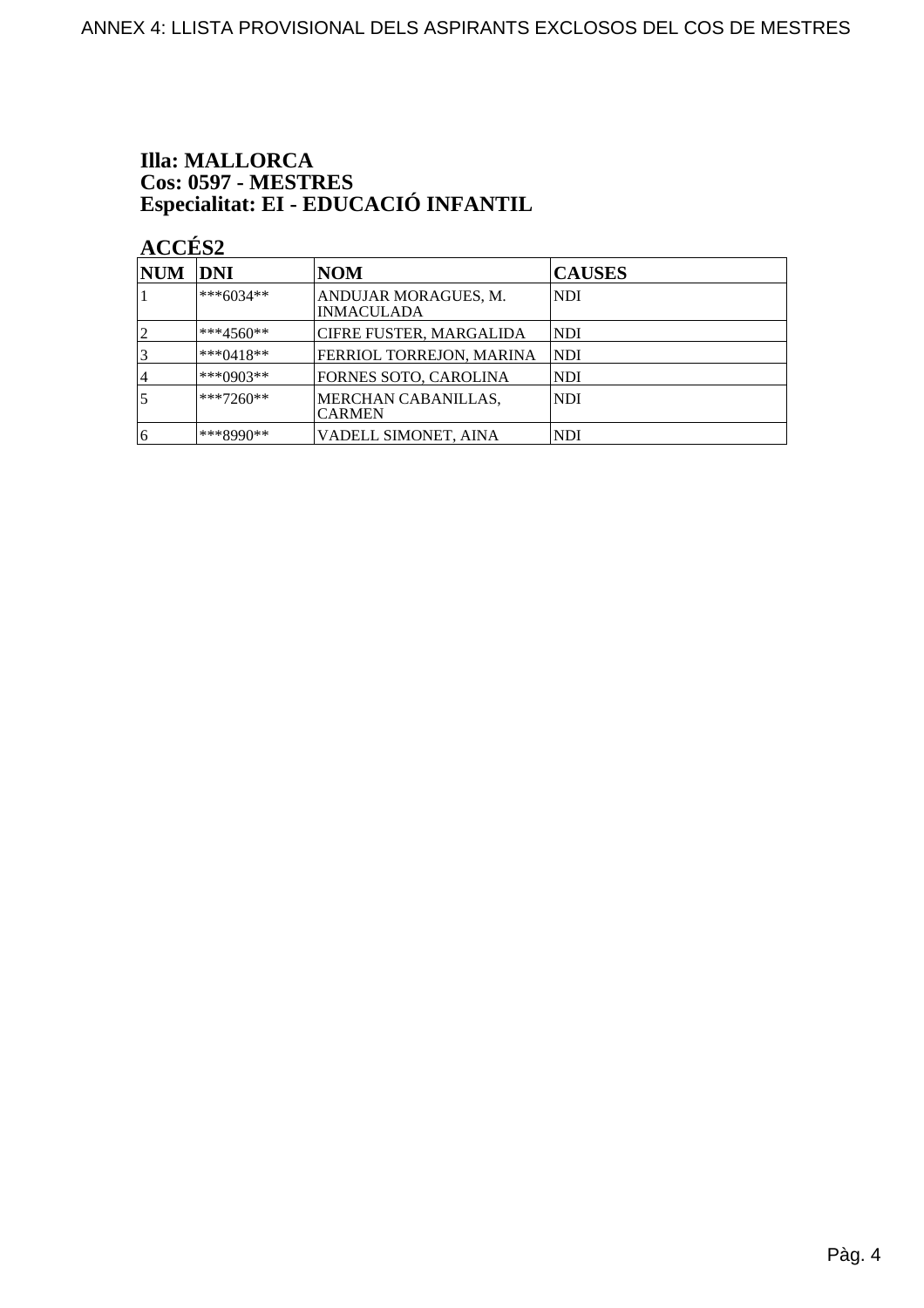# **Illa: MENORCA** Cos: 0597 - MESTRES<br>Especialitat: EI - EDUCACIÓ INFANTIL

| $\bf NUM$       | DNI          | <b>NOM</b>                          | <b>CAUSES</b> |
|-----------------|--------------|-------------------------------------|---------------|
|                 | $***4519**$  | <b>BARBER OUJO, PAULA</b>           | NJE, TIT      |
| 2               | $***0977**$  | CANO CARDONA, JANET                 | NJE           |
| $\vert 3 \vert$ | $***0931**$  | LATORRE MARGALEF, ANNA              | <b>NJE</b>    |
| 14              | $***1414**$  | <b>MARTINEZ BUZON, PATRICIA</b>     | <b>CAT</b>    |
| 5               | $***3611**$  | MOHEDANO HORNA,<br><b>ARANTZAZU</b> | <b>CAT</b>    |
| 16              | $***0811**$  | <b>PONS RIERA, ZAIRA</b>            | NJE           |
| 7               | $***4155***$ | TRIAY CAIMARIS, JORDI               | <b>NJE</b>    |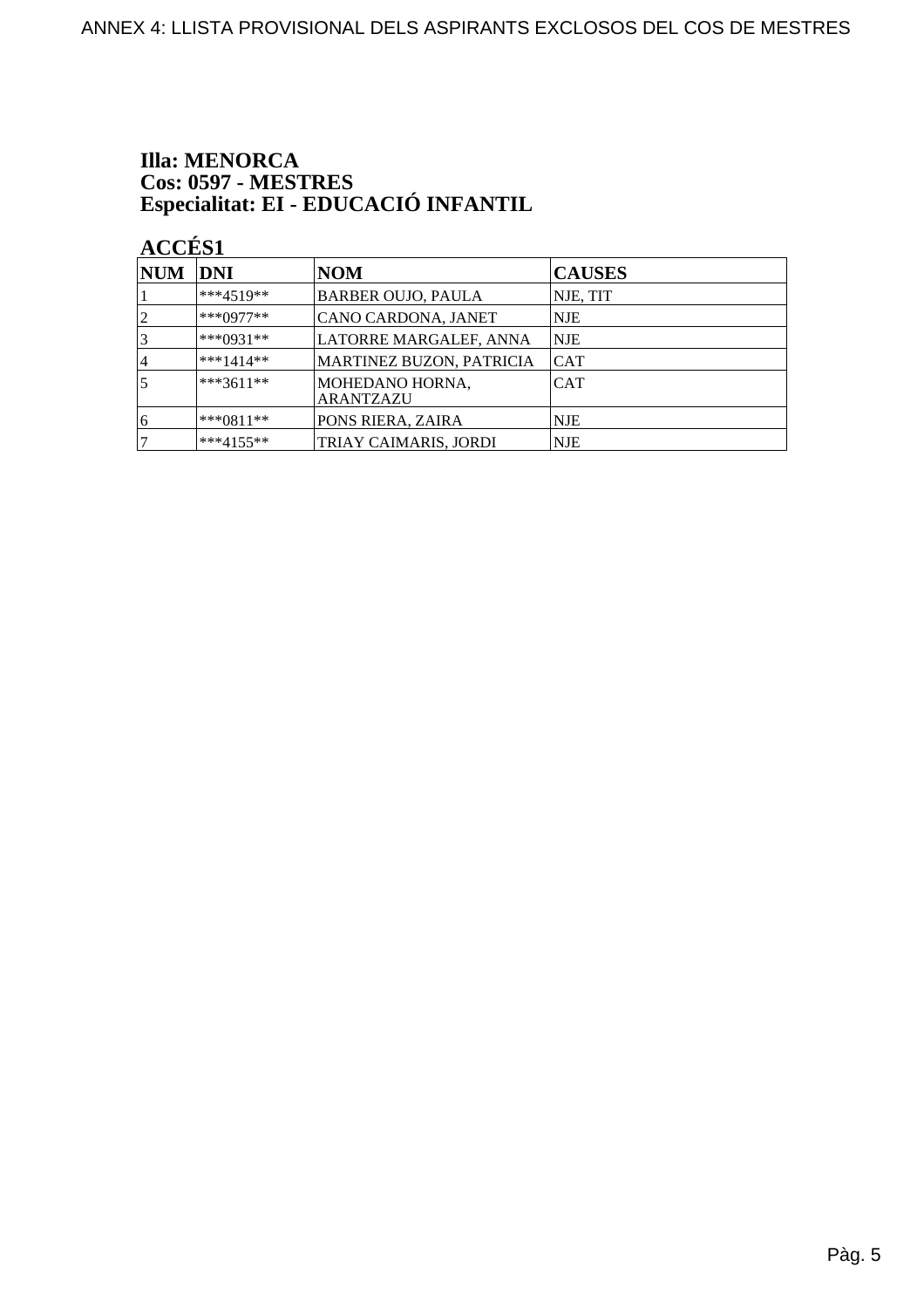# Illa: EIVISSA Cos: 0597 - MESTRES<br>Especialitat: EI - EDUCACIÓ INFANTIL

| <b>NUM</b>     | DNI         | <b>NOM</b>                                | <b>CAUSES</b> |
|----------------|-------------|-------------------------------------------|---------------|
|                | $***1375**$ | ALVARO GAMON, NAIARA                      | <b>CAT</b>    |
| $\overline{2}$ | ***1043**   | <b>BUENO GARCIA, ADELA</b>                | <b>CAT</b>    |
| 3              | $***5040**$ | CALAMARDO DE LA FUENTE,<br><b>GERARDO</b> | <b>CAT</b>    |
| 14             | $***7637**$ | CONTRERAS NAVARRO,<br><b>ESTEFANIA</b>    | NJE           |
| 5              | $***1608**$ | JORRO DIEGO, NATALIA                      | CAT, NJE      |
| 6              | $***5703**$ | OLMO CARRILLO, NATALIA                    | NJE           |
|                | $***5927**$ | PEREZ FERRER, MARINA                      | NJE           |
| 8              | ***0949**   | RODRIGUEZ GARCIA, CARLA                   | <b>CAT</b>    |
| 19             | ***2839**   | TUSQUETS SANZ, SILVIA                     | <b>NJE</b>    |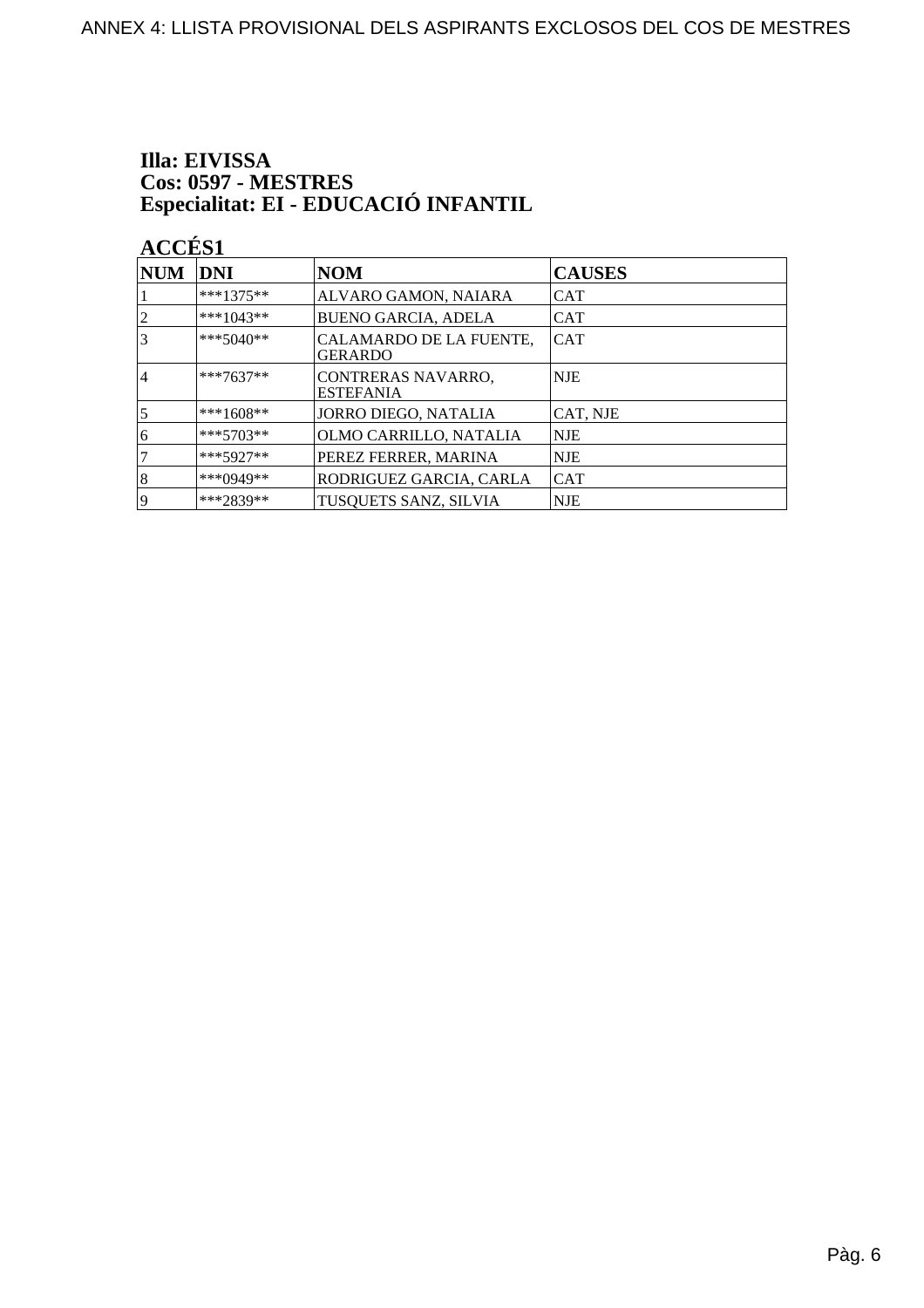### **Illa: MALLORCA Cos: 0597 - MESTRES<br>Especialitat: FI - LLENGUA ESTRANGERA: ANGLÈS**

| <b>NUM</b>     | DNI         | <b>NOM</b>                                  | <b>CAUSES</b> |
|----------------|-------------|---------------------------------------------|---------------|
|                | ***9371**   | CAHUE VIVO, NOEMI                           | <b>NJE</b>    |
| $\overline{2}$ | $***1359**$ | CAÑELLAS PONS, PERE<br><b>ANTONI</b>        | <b>TIT</b>    |
| $\overline{3}$ | ***6650**   | CERON PAGAN, ISABEL                         | <b>NJE</b>    |
| 14             | ***8035**   | <b>GARCIA BELLO, REBECA</b>                 | <b>TIT</b>    |
| 5              | $***1945**$ | HERRERO SASTRE, LORENA                      | <b>NJE</b>    |
| 6              | ***7979**   | KARCZEWSKA-GIBERT,<br><b>ALEKSANDRA MAR</b> | <b>NJE</b>    |
|                | $***6391**$ | REQUENA MACIA, CLARA                        | CAT, NJE      |
| 8              | $***7750**$ | SERRANO GARCIA, VERONICA                    | <b>TIT</b>    |
| 19             | ***2994**   | TUR LLORCA, JORDI                           | <b>NJE</b>    |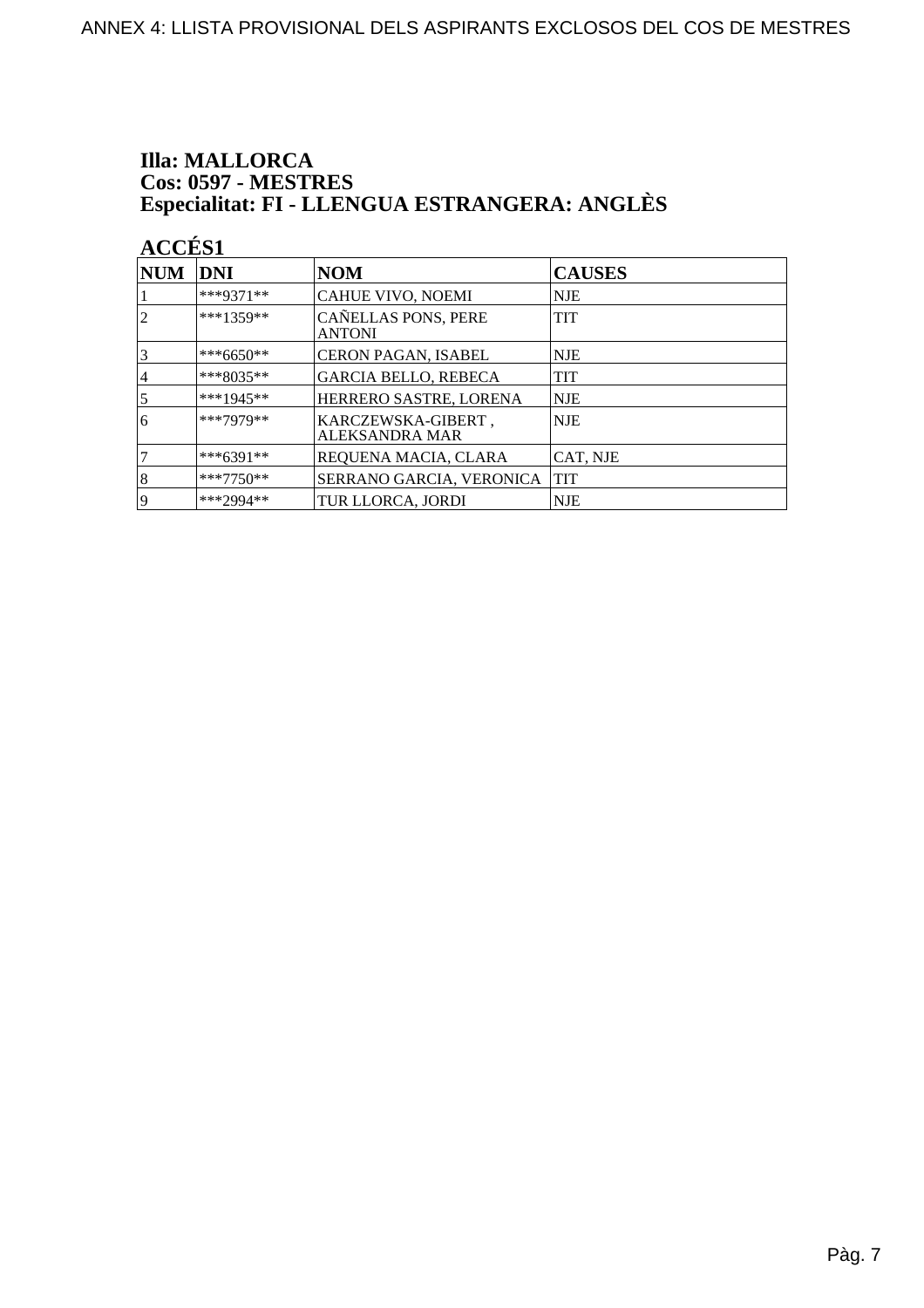## **Illa: MALLORCA Cos: 0597 - MESTRES<br>Especialitat: FI - LLENGUA ESTRANGERA: ANGLÈS**

| <b>NUM</b> | <b>IDNI</b> | NOM                   | <b>CAUSES</b> |
|------------|-------------|-----------------------|---------------|
|            | $**9583**$  | MATEOS COSTILLA, EVA  | <b>NDI</b>    |
|            | ***3138**   | TUGORES JAUME. MONICA | <b>NDI</b>    |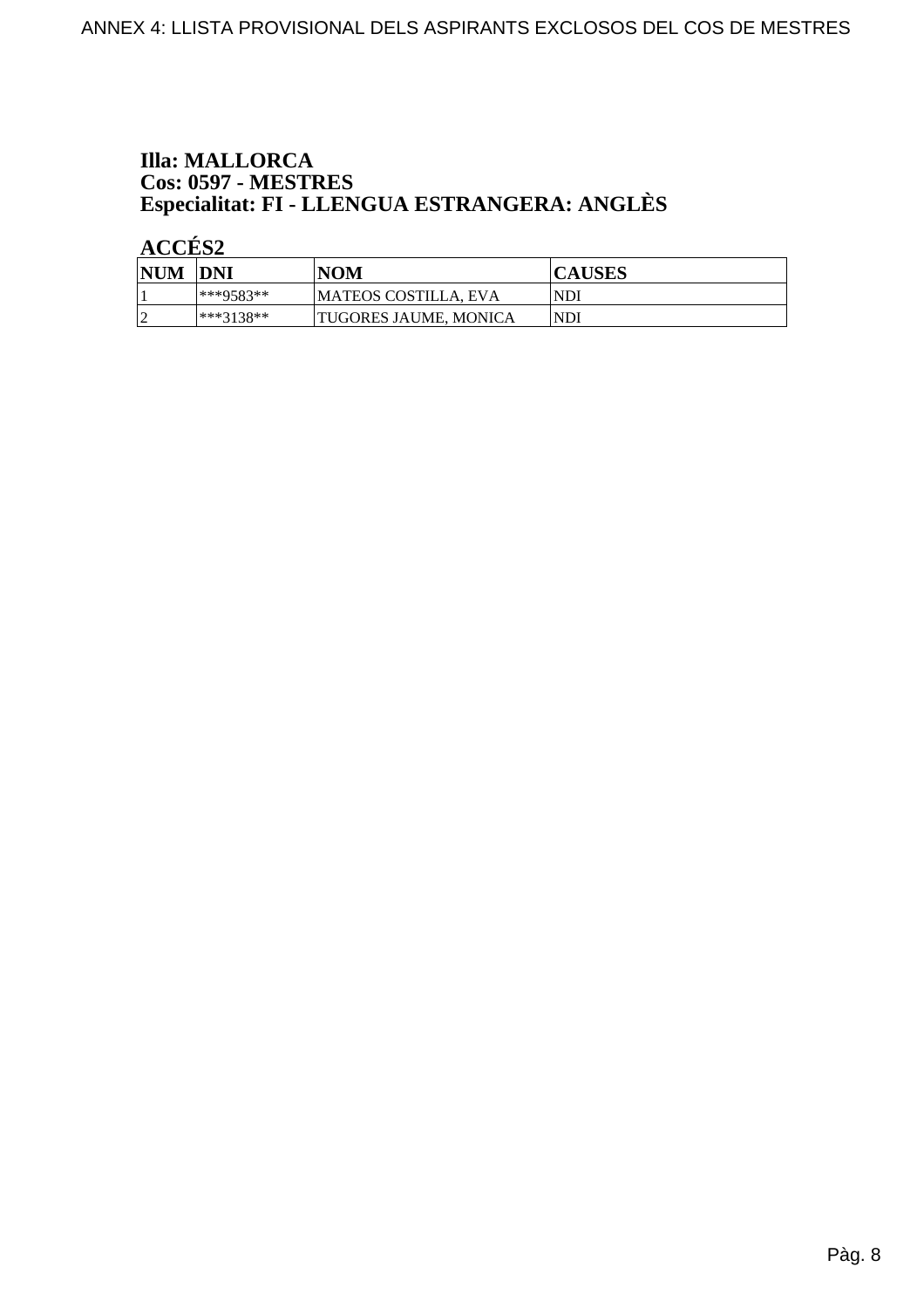#### Illa: EIVISSA **Cos: 0597 - MESTRES** Especialitat: FI - LLENGUA ESTRANGERA: ANGLÈS

| <b>NIM</b><br>M | <b>DNI</b>  | NOM                         | LIGEC<br><b>AUSLS</b> |
|-----------------|-------------|-----------------------------|-----------------------|
|                 | $***3042**$ | <b>DELGADO MARI, SERGIO</b> | DNI                   |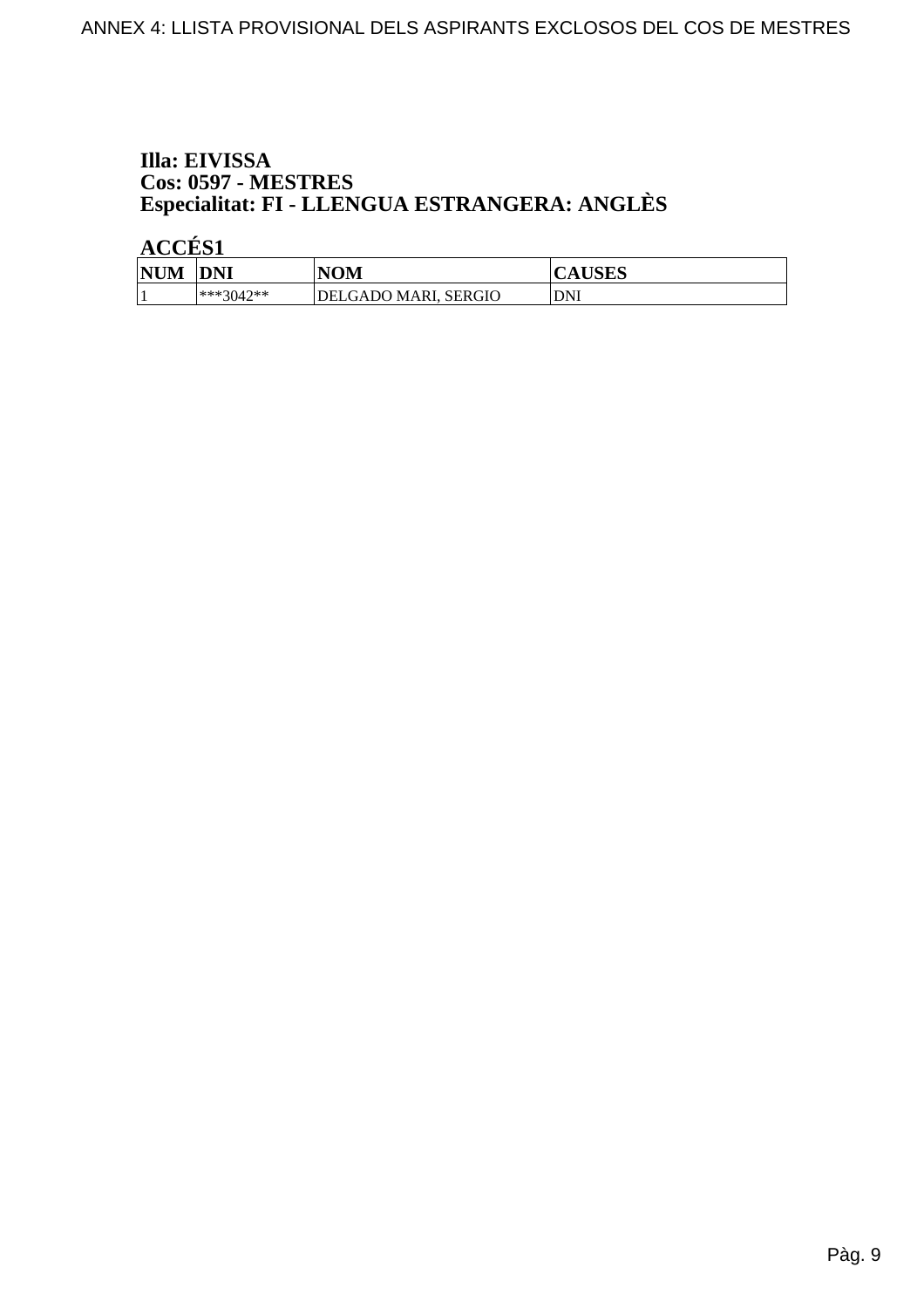# **Illa: MALLORCA** Cos: 0597 - MESTRES<br>Especialitat: MU - MÚSICA

| NUM DNI        |               | <b>NOM</b>                     | <b>CAUSES</b> |
|----------------|---------------|--------------------------------|---------------|
|                | $***7054**$   | <b>FULLANA JIMENEZ, NOELIA</b> | ICAT          |
| $\overline{2}$ | $ ***2226***$ | <b>GABALDON MARCOS, MARIA</b>  | <b>CAT</b>    |
| 3              | ***4414**     | <b>GARCIA FUSTER, MARIA</b>    | <b>CAT</b>    |
| 14             | ***3335**     | <b>LOPEZ PEREZ, MAR</b>        | CAT           |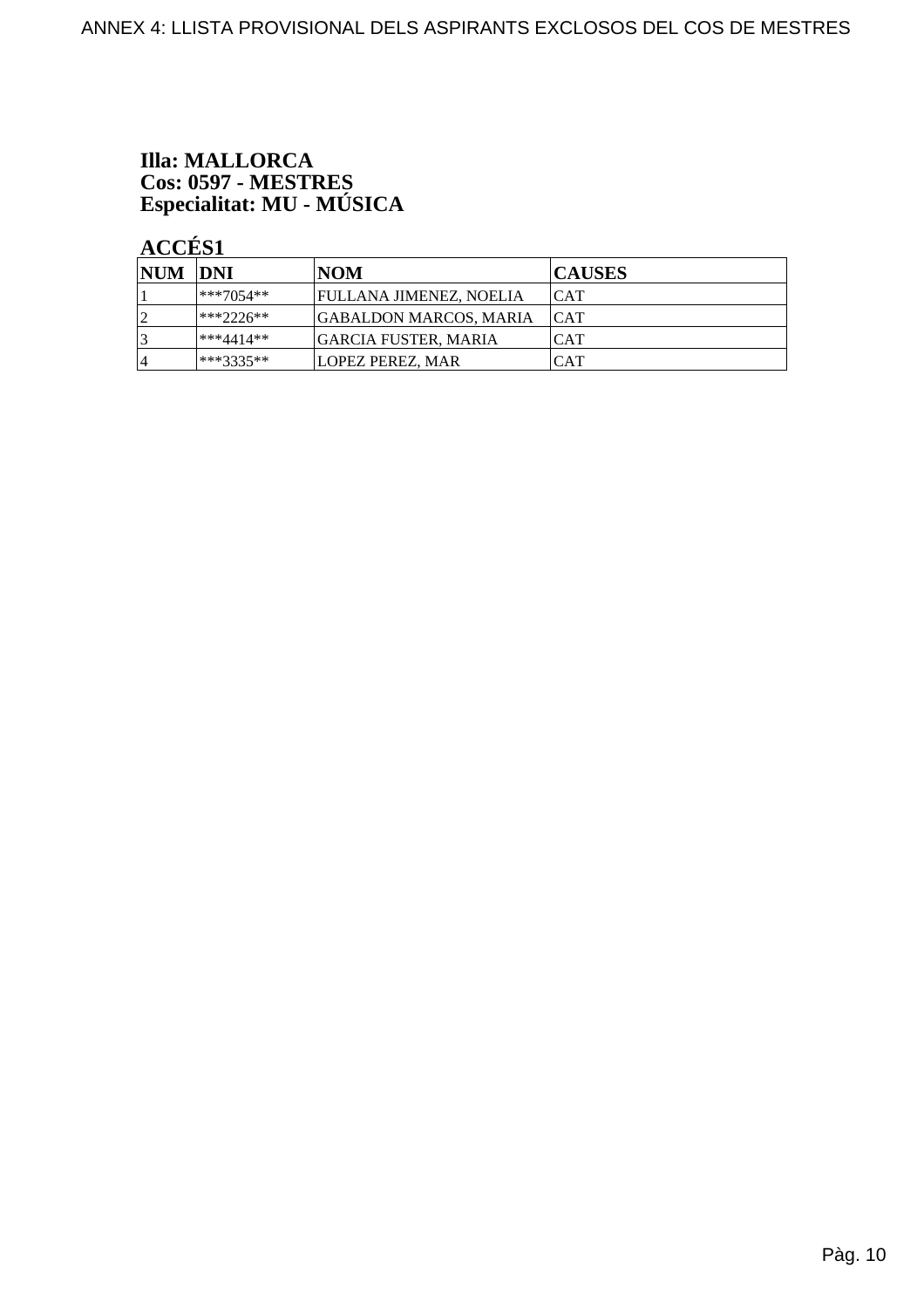#### **Illa: MALLORCA Cos: 0597 - MESTRES Especialitat: PRI - EDUCACIÓ PRIMÀRIA**

| <b>NUM</b>     | <b>DNI</b>  | <b>NOM</b>                                   | <b>CAUSES</b> |
|----------------|-------------|----------------------------------------------|---------------|
| 1              | ***1782**   | ALCOLEA RIBAS, AIDA                          | <b>NJE</b>    |
| $\overline{c}$ | $***8501**$ | AYARTE GARCIAS, JUANA                        | <b>NJE</b>    |
| 3              | ***0651**   | AZORIN CAPLLONCH, MIGUEL                     | <b>NJE</b>    |
| $\overline{4}$ | ***6066**   | <b>BAIDEZ SANCHEZ, MARIA</b><br><b>JOSE</b>  | <b>CAT</b>    |
| 5              | ***9813**   | BURGOS MINUCHE, GISELLA                      | <b>CAT</b>    |
| 6              | ***0342**   | CASTILLO NAVARRO, ARTURO                     | <b>NJE</b>    |
| 7              | $***8065**$ | COBANO CUESTA, ANDREA                        | <b>CAT</b>    |
| $\overline{8}$ | ***8686**   | <b>CORTES ROMERO, ANDREA</b><br>DEL CAR      | <b>CAT</b>    |
| 9              | ***3435**   | CRESPO FERNANDEZ, MARINA                     | CAT, DNI      |
| 10             | $***0058**$ | <b>CUNILL PALMA, PABLO</b><br><b>ROMARIO</b> | <b>CAT</b>    |
| 11             | $***9706**$ | DE FRANCISCO SANCHEZ,<br><b>SANDRA</b>       | <b>CAT</b>    |
| 12             | ***2461**   | ESCANDELL FONTIRROIG,<br>LLUIS               | <b>CAT</b>    |
| 13             | ***4984**   | <b>FALIP SAGUES, MIRIAM</b>                  | <b>CAT</b>    |
| 14             | ***2307**   | FERNANDEZ ANDREU, ERIKA                      | <b>TIT</b>    |
| 15             | ***2935**   | FORTEZA GAMUNDI, MIQUEL                      | <b>NJE</b>    |
| 16             | ***3555**   | FRANCO MARTORELL,<br><b>SANDRA</b>           | <b>NJE</b>    |
| 17             | ***7163**   | <b>GALINDO MARTINEZ, NOELIA</b>              | <b>CAT</b>    |
| 18             | ***0568**   | <b>GOMEZ LUQUE, RAUL</b>                     | <b>CAT</b>    |
| 19             | ***8235**   | <b>GONZALEZ JUAN, CLARA</b>                  | <b>CAT</b>    |
| 20             | ***1473**   | <b>GREY MERINO, PAULA</b>                    | <b>CAT</b>    |
| 21             | ***1868**   | <b>JUAN SALOM, MARTA</b>                     | <b>NJE</b>    |
| $22\,$         | ***0304**   | <b>JUAN TORRENS, FERRAN</b>                  | <b>NJE</b>    |
| 23             | $***7320**$ | LOPEZ GARCIAS, ALMUDENA                      | <b>CAT</b>    |
| 24             | $***6874**$ | MADRID GARCIA, SANDRA<br><b>MARIA</b>        | <b>NJE</b>    |
| 25             | $***0487**$ | MARCO SORIANO, ALFONS                        | CAT, DNI, TIT |
| 26             | $***7077**$ | MARIN RODRIGUEZ, AZUCENA                     | <b>NJE</b>    |
| 27             | $***8073**$ | MARTINEZ ALBERTI, MARIA<br><b>ESTHER</b>     | <b>TIT</b>    |
| 28             | ***1420**   | MARTINEZ MARTINEZ, NAOMI                     | <b>CAT</b>    |
| 29             | ***6952**   | MARTINEZ RUBIO, MARTIN                       | <b>NJE</b>    |
| 30             | $***6343**$ | MESQUIDA PEPIÑA,<br><b>FERNANDO</b>          | TIT           |
| 31             | ***0807**   | MONTES CAMPOS, MANUELA                       | NJE           |
| 32             | $***8113**$ | OBRADOR RUIZ, ANA MARIA                      | <b>CAT</b>    |
| 33             | ***3425**   | PERELLO SAMPOL, NEUS                         | <b>NJE</b>    |
| 34             | ***1244**   | PEREZ ADROVER, MARTA                         | NJE           |
| 35             | ***2881**   | PEREZ NUÑEZ, NOA                             | <b>CAT</b>    |
| 36             | ***8688**   | PUIG PALOMARES, NURIA                        | <b>CAT</b>    |
| 37             | ***9000**   | QUERALT SALAMANCA,<br><b>PAULA</b>           | <b>CAT</b>    |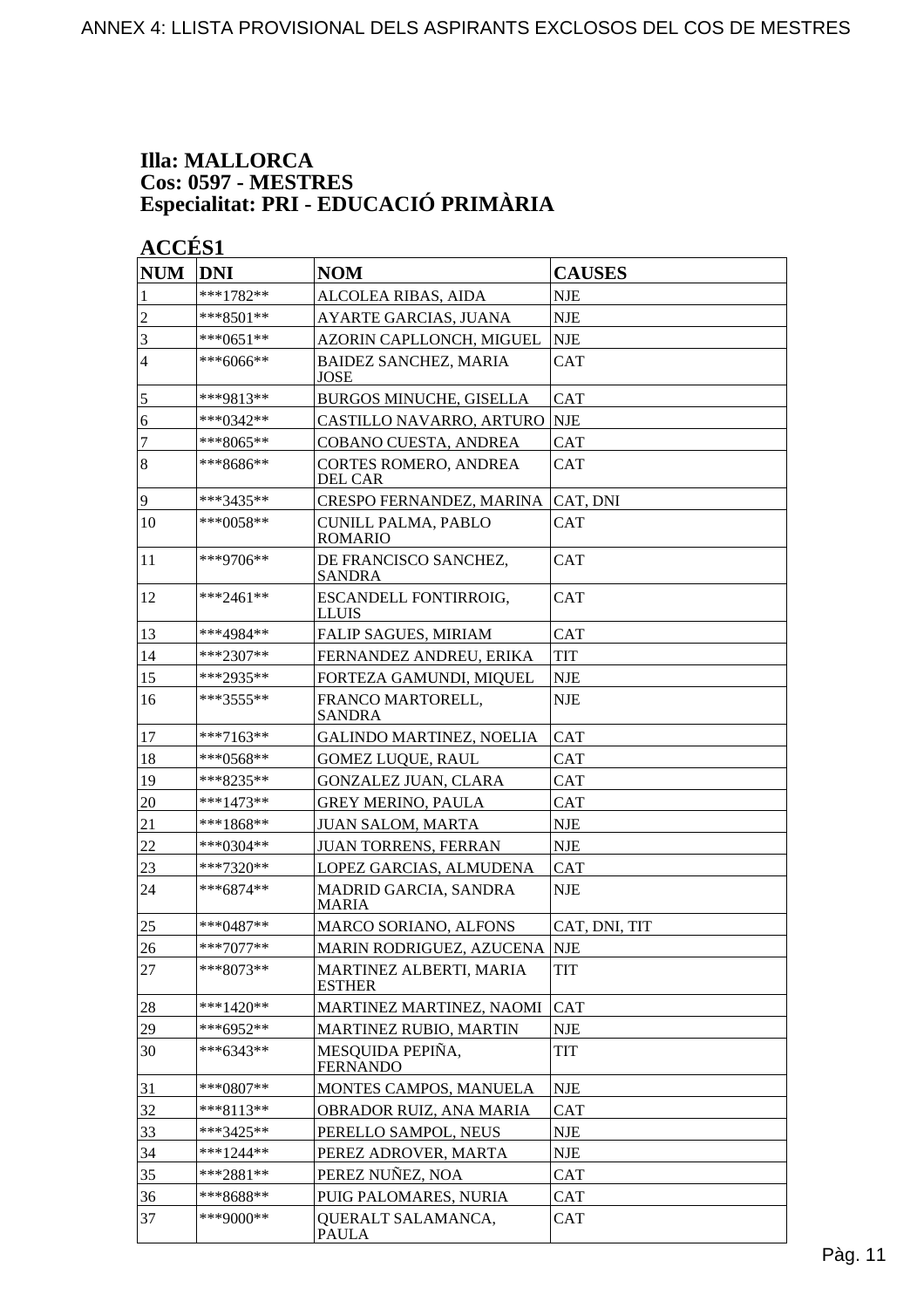#### ANNEX 4: LLISTA PROVISIONAL DELS ASPIRANTS EXCLOSOS DEL COS DE MESTRES

| 38 | ***6483**   | RAMON HINOJOSA, AINA                                   | <b>CAT</b> |
|----|-------------|--------------------------------------------------------|------------|
| 39 | ***2861**   | REY AMADOR, MAR                                        | <b>CAT</b> |
| 40 | $***7212**$ | RODRIGUEZ ARGUIMBAU,<br><b>ELENA</b>                   | CAT, TIT   |
| 41 | $***2590**$ | ROSSELLO SANCHEZ,<br><b>ARIADNA</b>                    | <b>CAT</b> |
| 42 | ***4059**   | ROTGER MORENO, ANDREA                                  | <b>CAT</b> |
| 43 | ***0048**   | RUIZ ESPINAR, ANDREA                                   | <b>CAT</b> |
| 44 | $***8003**$ | SANCHEZ UREÑA, CATALINA                                | <b>CAT</b> |
| 45 | ***9406**   | SANCHO BERNAD, PABLO                                   | <b>CAT</b> |
| 46 | $***4242**$ | SANFELIU SEGUI, PAU                                    | <b>CAT</b> |
| 47 | ***9556**   | SAURA LLADO, MARTA                                     | <b>NJE</b> |
| 48 | $***4203**$ | SEGOVIA PONS, SERGIO                                   | <b>CAT</b> |
| 49 | $***2187**$ | SEGUI TORRANDELL, JOAN<br><b>MIQUEL</b>                | <b>NJE</b> |
| 50 | $***4272**$ | SERVERA PASQUAL, JOANA                                 | <b>NJE</b> |
| 51 | $***3444**$ | SOLER CLAR, BEATRIZ                                    | <b>DNI</b> |
| 52 | $***2543**$ | TRUYOLS JUAN DE<br>SENTMENAT, MARIA DEL<br><b>CARM</b> | NJE        |
| 53 | ***8093**   | VAZQUEZ ALEÑAR, MARINA                                 | <b>CAT</b> |
| 54 | ***8186**   | VIDAL RIQUELME, AGUSTIN                                | <b>NJE</b> |
| 55 | $***8424**$ | XAMENA MARTIN, MARTI                                   | <b>CAT</b> |
| 56 | $***4152**$ | XUCGLA ESCOBAR, RAQUEL                                 | ICAT       |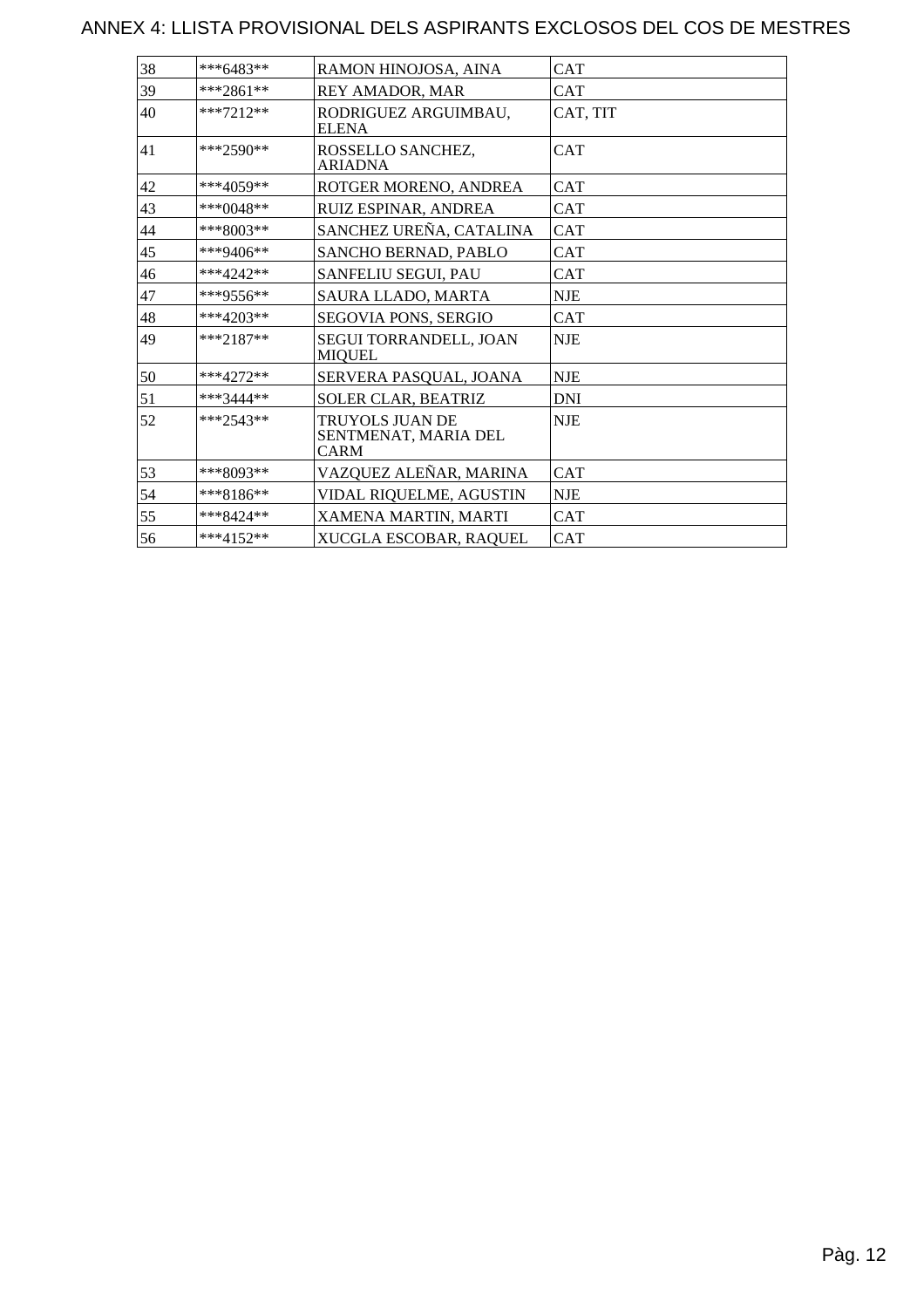# **Illa: MALLORCA** Cos: 0597 - MESTRES<br>Especialitat: PRI - EDUCACIÓ PRIMÀRIA

| <b>NUM DNI</b> |             | <b>NOM</b>                            | <b>CAUSES</b> |
|----------------|-------------|---------------------------------------|---------------|
|                | ***5889**   | GARCIA CAPARROS, MARIA<br><b>JOSE</b> | NDI           |
|                | ***4722**   | HOMAR LOPEZ, LORENA                   | INDI          |
|                | $***1407**$ | MALBERTI MORAGON,<br>PATRICIA TERES   | NDI           |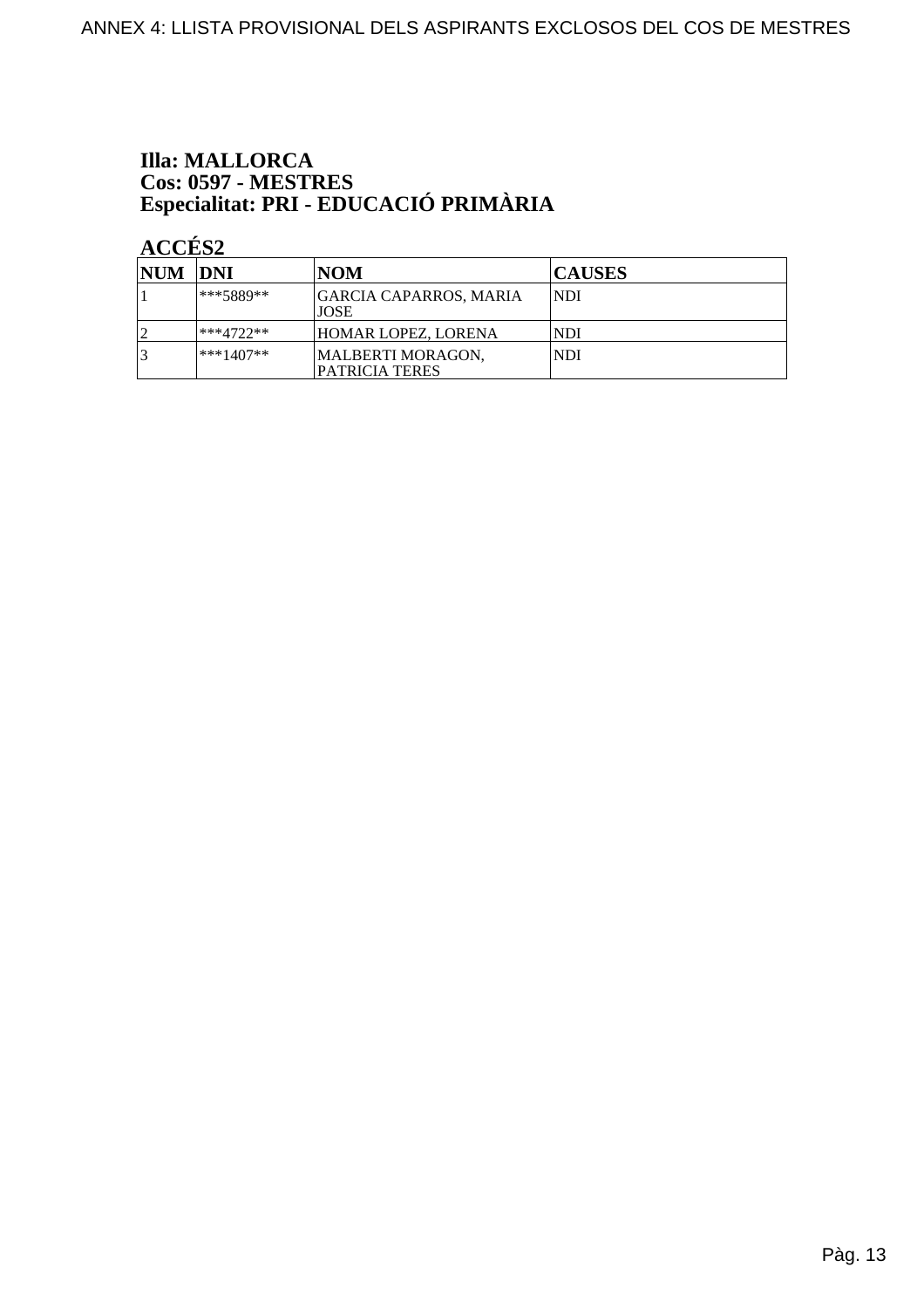# **Illa: MENORCA** Cos: 0597 - MESTRES<br>Especialitat: PRI - EDUCACIÓ PRIMÀRIA

| NUM DNI |             | <b>NOM</b>                                     | <b>CAUSES</b> |
|---------|-------------|------------------------------------------------|---------------|
|         | ***1039**   | ANDRES SALAME, ESTHER                          | ICAT          |
|         | l***0776**  | CARRERAS MILLAN, TATIANA  NJE                  |               |
|         | $***1265**$ | MEZQUIDA CARDONA, FELIPE   NJE                 |               |
| 14      | $***1446**$ | PUIG FLORIT, ELSA                              | <b>CAT</b>    |
|         | $***2095**$ | <b>SALOM MIRALLES, MARIA</b><br><b>ANTONIA</b> | <b>CAT</b>    |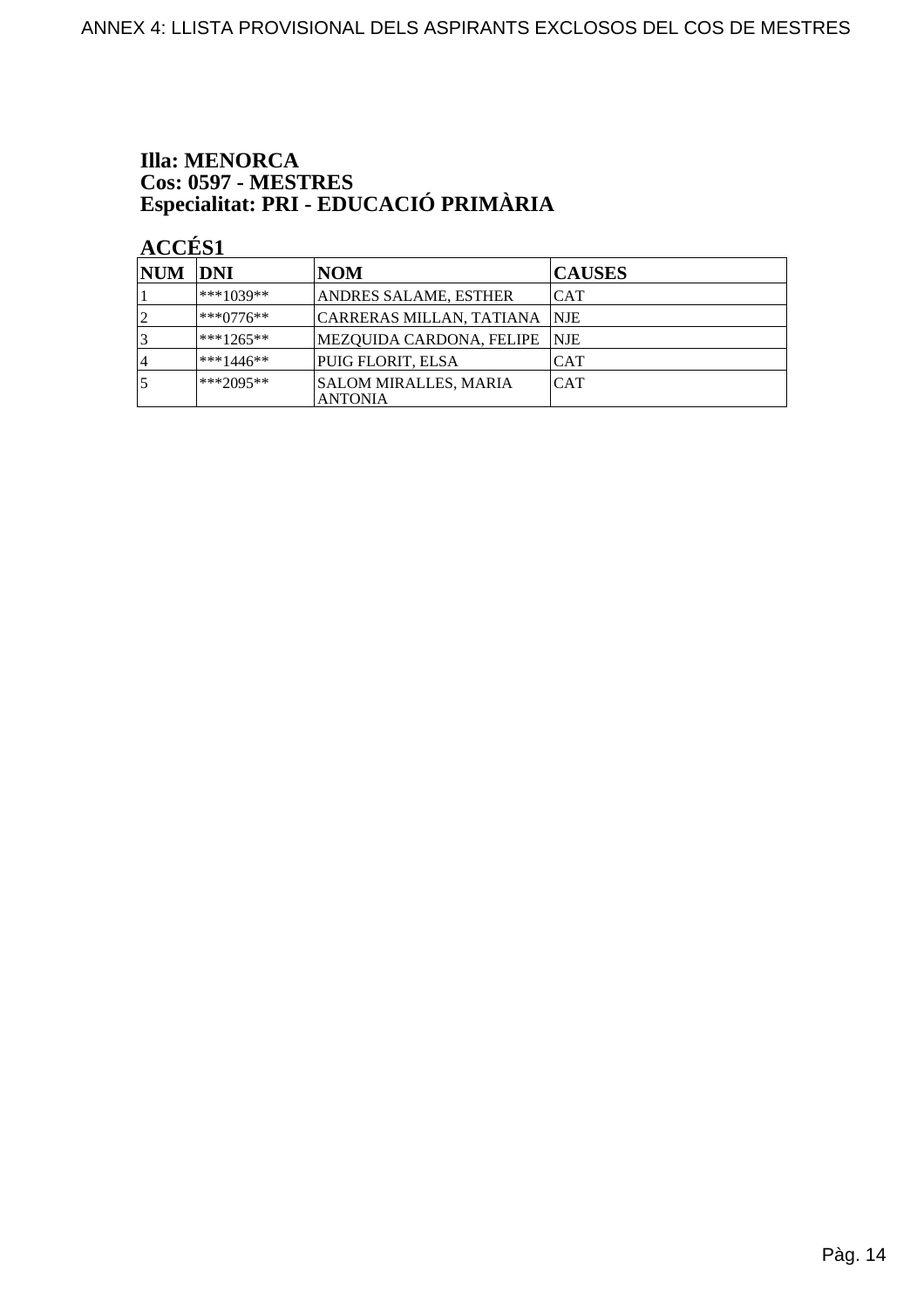# Illa: EIVISSA Cos: 0597 - MESTRES<br>Especialitat: PRI - EDUCACIÓ PRIMÀRIA

| <b>NUM</b>     | DNI         | <b>NOM</b>                            | <b>CAUSES</b> |
|----------------|-------------|---------------------------------------|---------------|
|                | $***5243**$ | BELTRAN BAENA, CAROLINA               | NJE           |
| $\overline{2}$ | $***4375**$ | ESCOTO FERRAIRO, SANDRA               | <b>CAT</b>    |
| 3              | $***4119**$ | FUSTER GIMENEZ, LIDIA                 | <b>TIT</b>    |
| 4              | $***8035**$ | HABA BERNARDO, MARIA<br><b>TERESA</b> | CAT, NJE      |
| $\overline{5}$ | ***0346**   | MARTINEZ ALBIOL, CLARA                | CAT, TIT      |
| 6              | ***9047**   | PERAL PERAL, ANDREA                   | <b>CAT</b>    |
| 7              | $***5204**$ | QUIÑONES RODRIGUEZ,<br><b>ANDREA</b>  | <b>TIT</b>    |
| $\vert 8$      | $***9708**$ | SANDERES SANCHIS, ELENA               | <b>CAT</b>    |
| 19             | ***0765**   | <b>SLOCKER DE LAS HERAS, ANA</b>      | <b>CAT</b>    |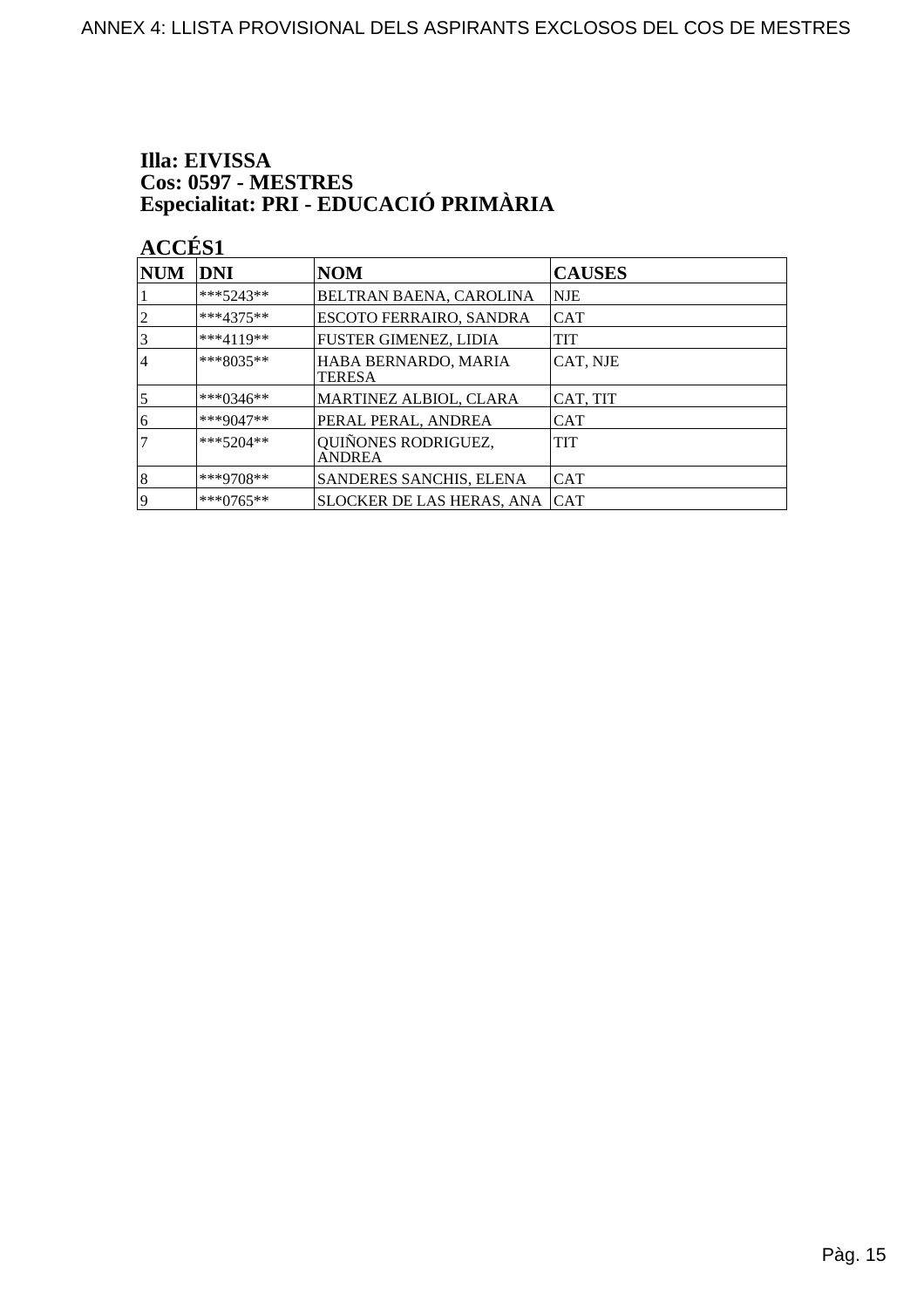# Illa: EIVISSA Cos: 0597 - MESTRES<br>Especialitat: PRI - EDUCACIÓ PRIMÀRIA

| <b>NUM DNI</b> |           | NOM                                          | <b>CAUSES</b> |
|----------------|-----------|----------------------------------------------|---------------|
|                | ***3087** | MORENO POMARES, AZAHARA NDI                  |               |
|                | ***5028** | VALVERDE OLIVARES. MARIA  NDI<br><b>ROSA</b> |               |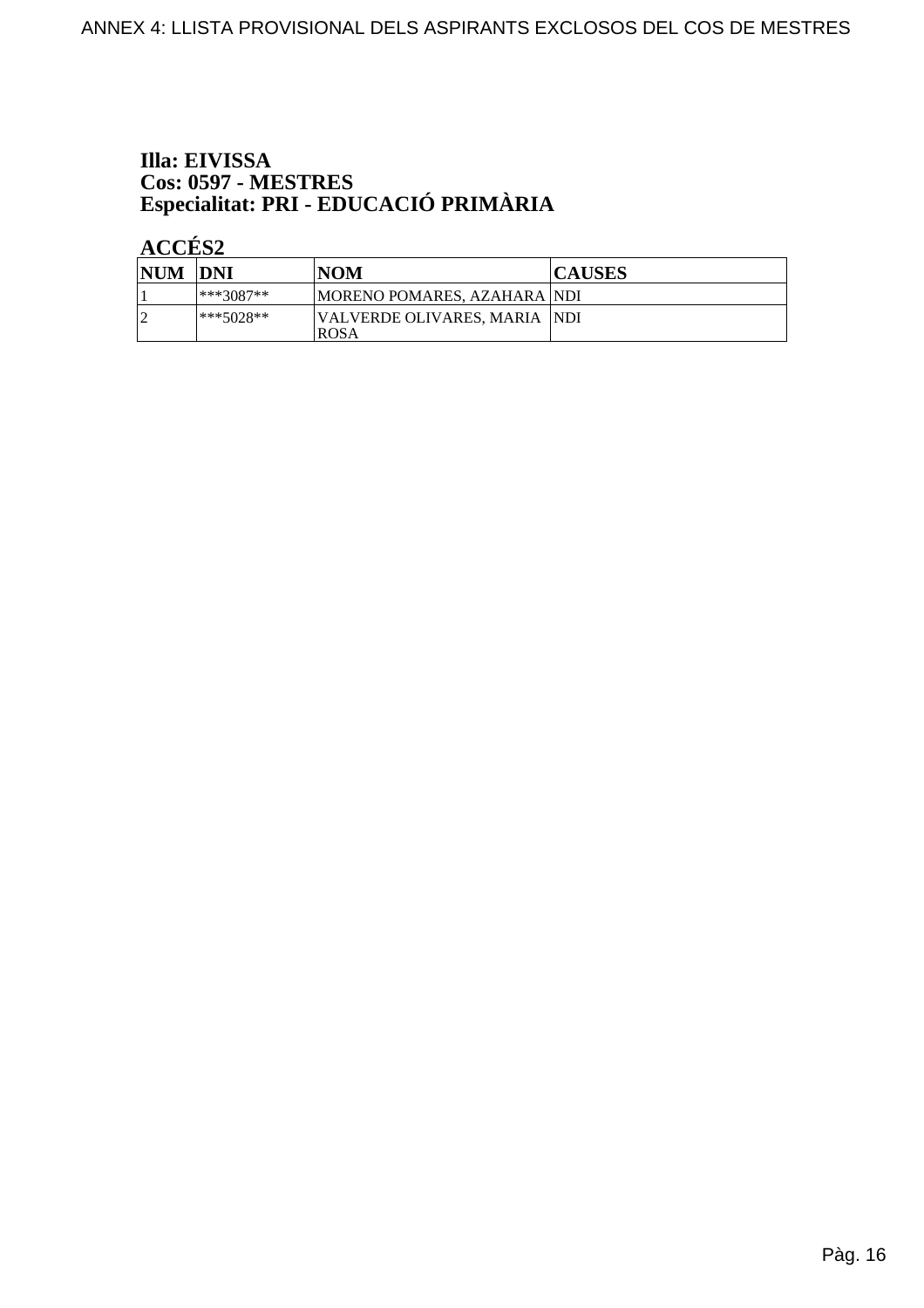# **Illa: MALLORCA** Cos: 0597 - MESTRES<br>Especialitat: PT - PEDAGOGIA TERAPÈUTICA

| <b>NUM</b>     | <b>DNI</b>   | <b>NOM</b>                             | <b>CAUSES</b> |
|----------------|--------------|----------------------------------------|---------------|
|                | $***4262**$  | <b>COLL VIVES, CATERINA</b>            | CAT           |
| $\overline{c}$ | $***4366***$ | DOLZ TRISCORNIA, M. GRACIA             | <b>CAT</b>    |
| 3              | $***8272**$  | FERRER MAS, NURIA                      | TIT           |
| 4              | $***2288**$  | <b>GRUSLIN LABOUL, NATIA</b>           | CAT           |
| 5              | ***6965**    | MIR GUAL, MARGARITA                    | TIT           |
| 6              | $***1817**$  | MOJER CAÑELLAS, MARIA<br><b>ISABEL</b> | CAT           |
| $\overline{7}$ | ***6076**    | MOREY JAUME, NATIVIDAD                 | <b>NJE</b>    |
| 8              | ***6710**    | PACHECO BECERRIL, ZORAIDA TIT          |               |
| 9              | ***9342**    | PEREZ BARCELO, M. PAZ                  | TIT           |
| 10             | $***5364**$  | PIÑEIRO GARRIDO, ISABEL M.             | <b>NJE</b>    |
| 11             | ***4963**    | POU SERVERA, DEBORAH                   | TIT           |
| 12             | ***9409**    | ROSELLO MARTINEZ, MARIA                | CAT           |
| 13             | $***1303**$  | SERRANO VARON, ROSENDO<br>JULIAN       | <b>CAT</b>    |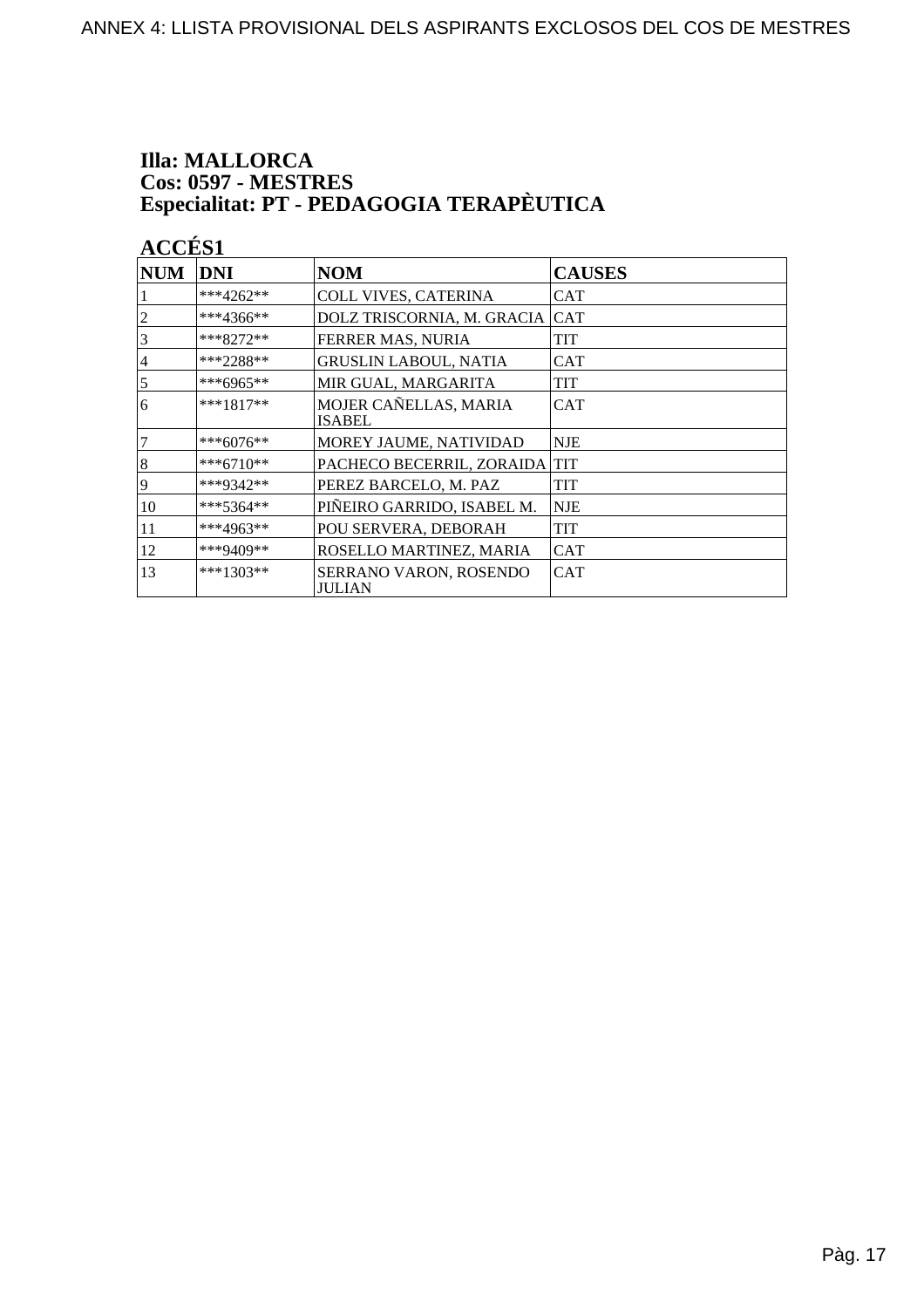# **Illa: MALLORCA Cos: 0597 - MESTRES<br>Especialitat: PT - PEDAGOGIA TERAPÈUTICA**

| <b>NUM</b> | <b>DNI</b> | <b>NOM</b>                      | AUDLD       |
|------------|------------|---------------------------------|-------------|
|            | ***3077**  | BALTASAR SERVERA.<br><b>ANA</b> | <b>INDI</b> |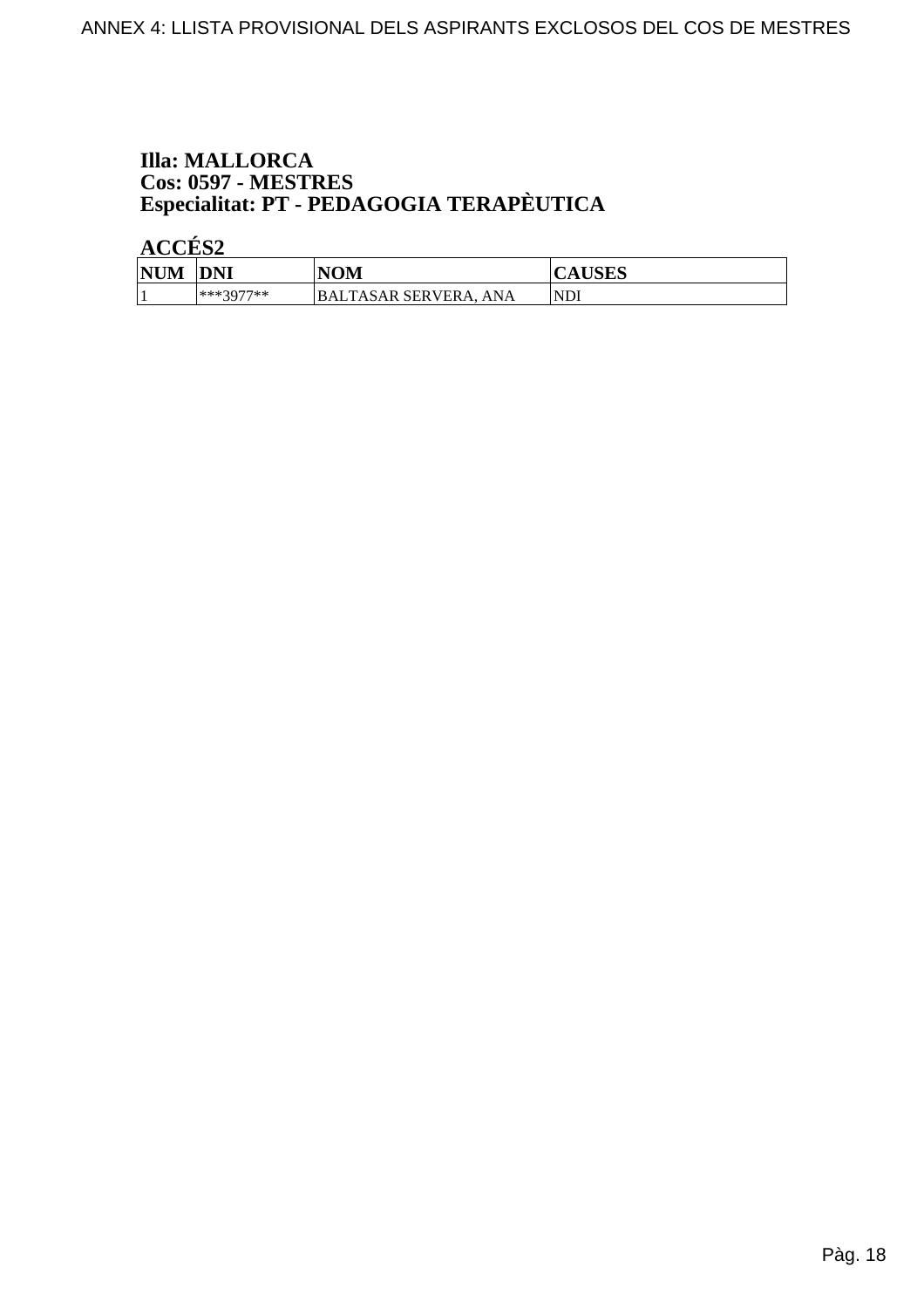### **Illa: MENORCA Cos: 0597 - MESTRES<br>Especialitat: PT - PEDAGOGIA TERAPÈUTICA**

| NUM DNI |             | <b>NOM</b>                                    | <b>CAUSES</b> |
|---------|-------------|-----------------------------------------------|---------------|
|         | $***4163**$ | DIAZ MORALES. CAROLINA                        | <b>TIT</b>    |
| ി       | $***1044**$ | <b>JOLIVER SANZ, MARIA</b><br><b>ICARLOTA</b> | NJE           |
|         | $***3634**$ | SAMADI GUASCH, TAMARA                         | 'NJE          |